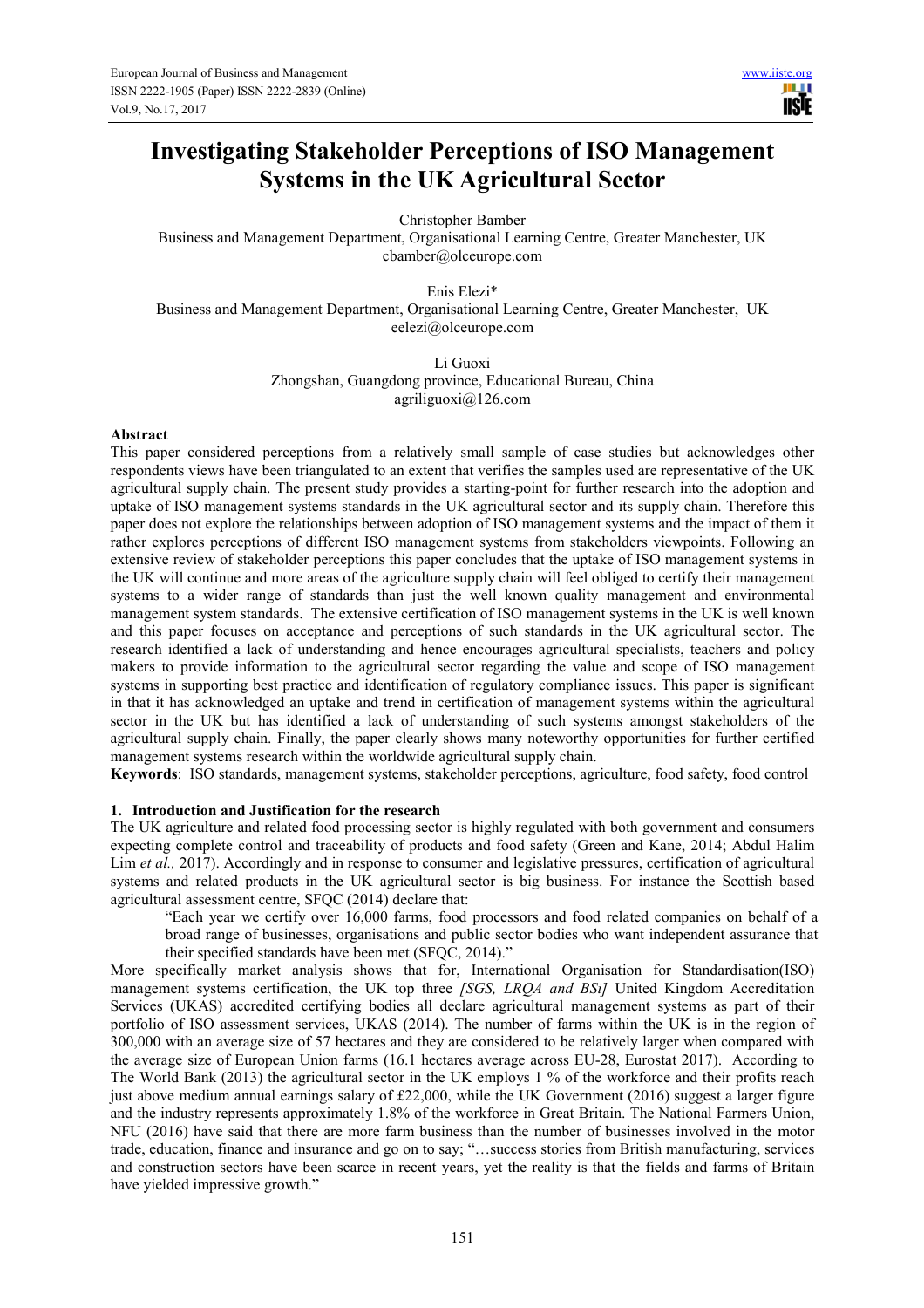The agriculture sector in the UK is categorised as organic, conventional and integrated and likewise almost every food product within the UK supply chain is produced in accordance with quality assurance schemes that meet the regulations and fulfil quality and environmental standards while also allowing full traceability of the product. According to the UK Department for Environment Food and Rural Affairs (DEFRA) total income from farming in 2012 decreased by up to £4.70 billion. This was arguably as a result of adverse weather conditions. A report published by DEFRA (2014) for farm income in England, forecasts a decrease of income by 28 percent on cereal farms and 8 percent on general cropping farms. However, the GB consumer liquid milk market comparing 2014 with 2013 shows that total market value shows growth, both in the volume growth and the higher average milk prices (1.3%) with more GB households buying milk and more GB households buying more milk per supermarket visit, Kantar Worldpanel (2014).

UK agriculture has therefore had mixed publicity in the press, as on the one hand there have been a lot of consumer pressure following failures to meet regulation and quality control requirements, while on the other hand certain markets such as milk products is confidently growing in consumer demand. In support of growing demand alongside the growing concern the agricultural sector is embracing various local certification schemes, European regulatory frameworks such as Regulation 1166/2008 (see Eurostat, 2017) and globally recognized standards such as the International Organisation for Standardisation series of management system standards. The National Farmers Union (NFU, 2016) represent UK farming communities and they have noted recently that: "Part of what makes farming unique is its structure with over 90 per cent of British farms made up of sole traders or family partnerships." The NFU continue to say that agriculture and particularly farming remains an industry characterised by family farming businesses. The uptake of ISO standards is not restricted to large companies and there is evidence that sole traders, small companies, family partnerships and family businesses are equally likely to certify their management systems to ISO requirements, (Psomas, Kafetzopoulos and Fotopoulos, 2013). Although within the agricultural sector regulatory frameworks do not insist on adoption of ISO management standards it is widely considered by all regulators that certification to an ISO management system demonstrates adoption of best practice. Likewise, McMahan and Desta (2012) discuss how legislation relates to management system standards with reference to new and emerging issues in international agricultural trade law.

# **2. Methodology**

Initial exploratory research by experienced academics, agriculturalist practitioners and the authors of this paper carried out over the two year period leading up to a conference in Thessaloniki at the American Farm College indicated a need for the UK agricultural sector to develop an understanding of certified management systems, Bamber et al., (2014). During this period the authors of this paper participated, attended and networked at a host of agricultural events in the UK and obtained anecdotal evidence from agricultural supply chain specialists. That initial exploratory research and anecdotal evidence from various supply chain partners had identified that the agricultural sector in the UK was adopting frameworks, EU regulations, global certification schemes and local industry targeted standards but little has been documented about the role of International Standards and in particular the ISO series of certifiable management system standards. Hence, the research team comprising of 4 senior academics from Business Schools and a Professor of Agriculture Science identified through a brainstorming session the research problem and question which was finally considered as:

"*ISO management systems are present in the UK agricultural sector but which ones and to what extent are those ISO management systems perceived as relevant within the sector*?"

Identification of that research problem and question focused the researchers in conducting a literature review that was directed to identify which and to what extent ISO management systems were present in the UK and consequently which are present in the agricultural sector. Following the literature review and for the purpose of this research, primary and secondary data has been collected and analysed. The primary data regarding the world top seven most popular ISO management system standards and the relevance of those top seven ISO management system standards to the agricultural sector were determined via semi structured interviews held over the telephone with representatives of the three top UK certification bodies, discussions with staff members of 12 case study organisations and representatives of the agricultural supply chain. This mix of representative respondent groups provided saturation in responses indicating further primary data collection was not necessary. This saturation overcomes any argument that responses do not come from the highest market share of UK certification bodies, moreover, the data collected is considered by the researchers, representative of perceptions of the UK agricultural sector. Additionally, secondary data was collected through rigorous research of archival data collected from FSA (Food Standards Agency), the International Standard Organisation (ISO), DEFRA (Department for Environment, Food and Rural Affairs), UKAS (United Kingdom Accredited Services) and SFQC (Scottish Food Quality Certification).

The analysis of the data collected allowed the researchers to answer the research problem and question and further helped to identify the implications such ISO management systems have on the UK agricultural sector. During the collection of data it was identified that an eighth certifiable management system standard was being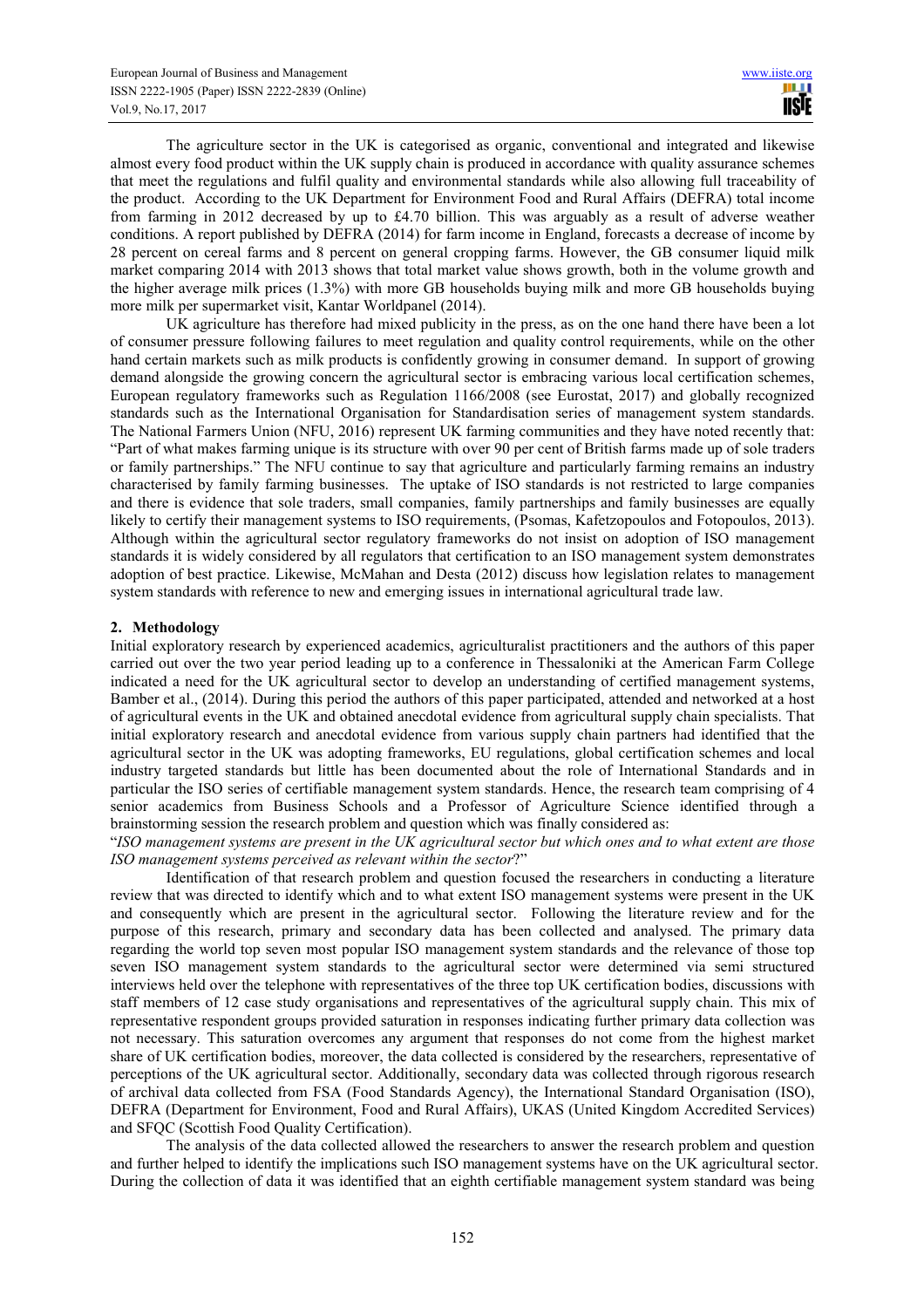developed by ISO and that was due to be published in 2017. That standard is the ISO 45001 Health and Safety Management Systems standard and currently in the UK its predecessor OHSAS 18001 is being adopted which stands for Occupational Health and Safety Assessment Specification.

This research approach has lead to development of the following guiding research objectives that continued to focus the epistemological stance and data collected by the research team.

• Identify the implications of adoption ISO management systems in the UK agricultural sector.

• Classify the popular ISO management systems within the context of the UK agricultural sector.

• Categorise the operational areas within the agricultural sector that have embraced ISO management systems or are likely to adopt them.

- Discuss UK agricultural sector evidence that illustrates the benefits of ISO management systems application.
- Elicit the perceptions of ISO management systems certification in the UK agricultural sector stakeholder

# **3. Research Findings and Analysis**

The sources of the findings mainly come from the regulatory authorities for the agricultural sector in the UK and from the International Organisation for Standardisation statistics. Further to those sources the research team elicited information from United Kingdom Accreditation Services (UKAS) accredited ISO certifying bodies. This has been supported with elicited information, perceptions and opinions collected from unstructured interviews with sector representatives and in particular discussions with staff members of the 12 case study organisations. Consequently, the following sections summarise the research findings and outline the scope of ISO management systems standards adoption in the UK agricultural sector. Those sections also provide an overview and description of the likely impact, benefit and uptake of the seven ISO management systems under investigation in the UK agricultural sector.

## *3.1 UK Food Standards Agency (FSA) view of ISO management systems*

The UK Food Standards Agency (FSA) is responsible for developing policy and enforcing frameworks for safety and food hygiene across the UK, which includes four distinct geographical regions; a) England, b) Wales, c) Scotland and d) Northern Ireland. The FSA works with local authorities to enforce food safety regulations and also with the UK government's Department for Environment Food and Rural Affairs (DEFRA), FSA in Wales, FSA in Scotland and FSA in Northern Ireland (FSA, 2014). The FSA operates with a remit that covers five main areas of responsibility as shown in table 1; a) policy and advice, b) business and industry, c) legislation, enforcement and regulation, d) science and research and d) media management. Those five areas of responsibility cover many sub-areas as shown in table 1 which indicates the extent of the agricultural supply chain. Even though the espoused values of the FSA concern; i) putting the consumer first, ii) openness and transparency, iii) science and evidence based, iv) acting independently and v) enforcing food law fairly, which overlap the principles of continual improvement as expected by ISO management systems certification, the FSA said during interview it does not explicitly promote ISO certification. The seven ISO management system standards considered in this research contain requirements for organisations to consider 'the context of their organisation'. With respect to the FSA enforcing regulatory compliance that particular ISO requirement means [UK agricultural] organisations must be aware of the role of FSA firstly, as a stakeholder and, secondly as an enforcement authority.

As a result of scandals in the food industry the concerns and awareness of consumers are increasing and setting more pressure on food companies to be more transparent in their quality control endeavours. For instance, throughout the whole cereal food chain, starting from the seed to the final processed product and distribution, there are many steps where the process might, intentionally or not, be compromised from a quality control point of view (Trienekens and Zuurbier, 2008; Karaman, *et al*., 2012; Wyness *et al.*, 2012). Consequently, food safety and security becomes a necessity in achieving and maintaining an outstanding service. This phenomenon has generated international quality standards utilized to eliminate any unpleasant scenario and offer products that would be safe to consume. On one hand, the implementation of these standards increases the marginal costs, utilizes more resources and compromising organisations profits'. On the other hand embracing such standards adds value to the enterprise in the long run, improving the relationship with suppliers, employers, customers and appearing as socially responsible businesses (Giraud‐Héraud *et al*., 2012; Lee *et al.*, 2012; Gould, 2013). So, this conflict of high costs in the short term and business development in the long term seems to be the issue that many farmers are facing. Generally speaking, in the UK farmers are becoming more aware of quality systems introduced by the International Organisation for Standards (ISO) and implementing those, aiming to add value to their products (Madsen, *et al*., 2012; Hu *et al*., 2012).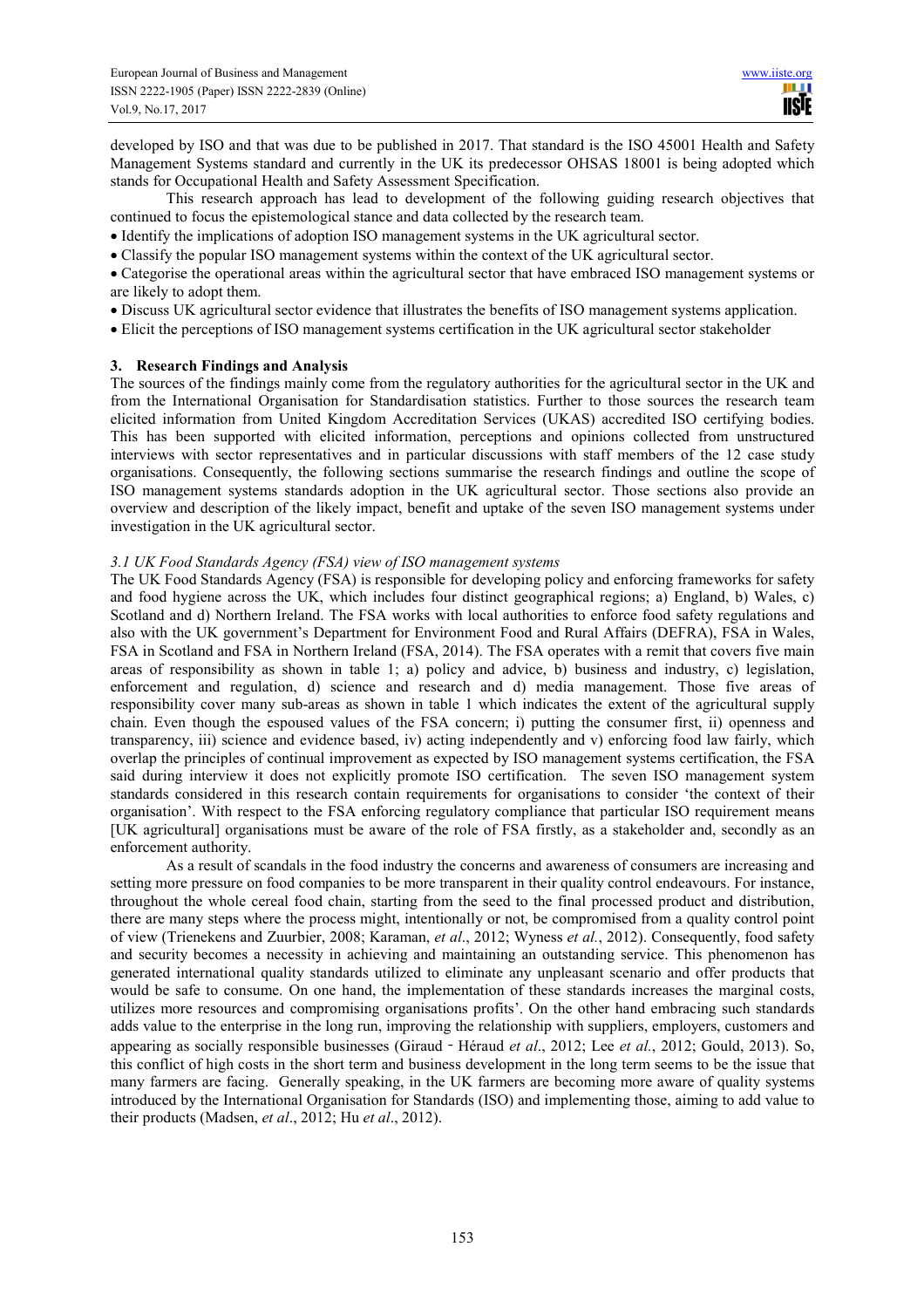| Table 1: UK FSA Areas of Responsibility (indicating the extent of the UK food supply chain) |  |  |
|---------------------------------------------------------------------------------------------|--|--|

| <b>Policy and Advice</b>          |                               |
|-----------------------------------|-------------------------------|
| Additives                         | Importing food                |
| E numbers                         | <b>Incidents</b>              |
| Allergy and intolerance           | Irradiated food               |
| Bisphenol-A(BPA)                  | Mycotoxins                    |
| <b>BSE</b>                        | Novel foods                   |
| Food poisoning                    | Packaging                     |
| GM foods                          | Pesticides                    |
| Hygiene ratings                   | Radioactivity in food         |
| <b>Business and industry</b>      |                               |
| Catering and retail               | Imports                       |
| Farming                           | <b>Exports</b>                |
| Meat plants                       | Wine                          |
| Manufactures                      | Industry committees           |
| Guidance notes                    | Industry publications         |
| <b>Enforcement and regulation</b> |                               |
| Approved premises                 | Monitoring                    |
| Audit of local authorities        | Regulation and legislation    |
| Enforcement strategy and tools    | Search for a local authority  |
| Training and funding              | <b>Enforcement committees</b> |
| Food alerts                       |                               |
| <b>Science and research</b>       |                               |
| Applying for research funding     | FSA approach to science       |
| Management and policy             | Scientific committees         |
| Research reports                  |                               |
| Media management                  |                               |
| Food alerts news                  | Consultations                 |
| Allergy alerts news               | Campaigns                     |
| $\ldots$ on Eq. (2014)            |                               |

*Source: FSA (2014)* 

## *3.2Certification to International Management System Standards*

The adoption and certification of international management systems standards has been growing steadily since the introduction in 1987. Since 1987 the acknowledged popularity of certifiable management systems by the International Organisation for Standardisation has led to development of variations of the quality management standard such as ISO/TS 16949 for the automotive sector and ISO 13485 for the medical devices supply chain. Moreover, management system standards have extended beyond the scope of quality and include ISO 14001 for environmental systems, ISO 27001 for information systems security and the likes of ISO 22000 covering food safety systems. The International Organisation for Standardisation released the results of its 2014 survey of management systems certifications which show increased adoption across the range of standards. This is an annual study showing the number of certificates issued to management system standards in the previous year. A summary of the statistics from that study is shown in table 2 below which lists the top seven certified ISO management system standards in terms of actual standards published and distributed by ISO.

| <b>Standard</b>    | Number of certificates in | Number of certificates | Annual          | Annual   |
|--------------------|---------------------------|------------------------|-----------------|----------|
|                    | 2014                      | in                     | Increase<br>(in | increase |
|                    |                           | 2013                   | numbers)        | (in %)   |
| <b>ISO 9001</b>    | 1 138 155                 | 1 126 460              | 11 695          | $1\%$    |
| <b>ISO 14001</b>   | 324 148                   | 301 622                | 22 5 26         | $7\%$    |
| <b>ISO/TS16949</b> | 57950                     | 53 723                 | 4 2 2 7         | $8\ \%$  |
| <b>ISO 13485</b>   | 27 791                    | 25 6 5 5               | 2 1 3 6         | $8\%$    |
| <b>ISO 27001</b>   | 23 972                    | 22 3 4 9               | 1623            | $7\%$    |
| <b>ISO 22000</b>   | 30 500                    | 26 847                 | 3653            | $14\%$   |
| <b>ISO 50001</b>   | 6 7 7 8                   | 4 8 2 6                | 1952            | 40 %     |
| TOTAL              | 1 609 294                 | 1 561 482              | 47812           | $3\%$    |

Analysis of table 2 shows that the greatest percentage growth was with ISO 50001, which covers energy management systems, a relatively new introduction to management standards. It was published in mid-June 2011 and certifications started soon after that. According to the International Standards Organisation, up to the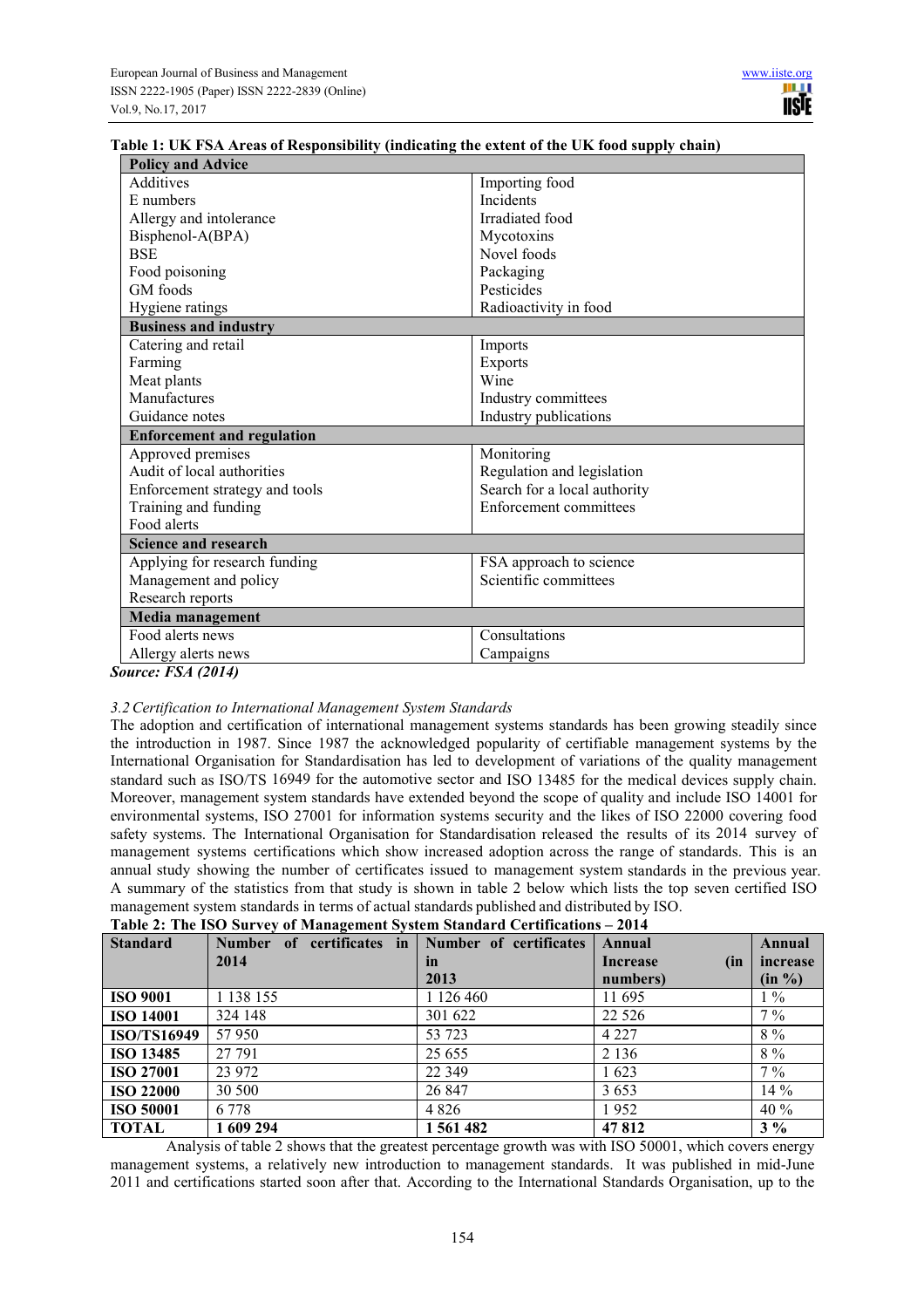Ш **IISTE** 

end of December 2014, it was noticed that at least 6,778 ISO 50001: 2011 certificates were attained, a growth of 40% (+1,952),. Additionally, food scandals occurred in the past have increased the awareness of food safety management practices within food related businesses which have had an impact on the increase of ISO 22000 which appears from table 2 to have the second largest increase by  $14\%$  (+ 3,653). The positive trend of ISO implementation continuous to grow and relevance of uptake in the UK agricultural sector is provided in table 3 showing the title of the standard and areas within the sector were applicable.

## *3.3 Benefits of ISO Certification of Management Systems in Agriculture*

Agriculture certification, inspection and testing according to Stewart (2016) provides great benefits to consumers by ensuring that the products they acquire comply with a set of norms and ecological procedures that come from sustainable standards such as ISO 9001, 22001, 14001 and ISO 27001. It also benefits agriculture workers, farmers and producers by adopting a certification program that is linked to promoting improved working conditions. These certifiable management standards encourage continuous improvement through the adoption of the widely recognised processes of the plan, do, check and act cycle (Sampaio *et al*., 2012). It also provides an opportunity for small-scale agriculture workers to stay in business thanks to the support of consumers that are willing to pay a higher price for products from certified sources (De Vries *et al*., 2012). Certification also benefits local communities, governments and society in general since they receive much more income from exports, foreign investment and capacity building.

A less commonly adopted management standard in Agriculture would be certification to ISO 27001, but that is not to say that this is not useful for the agricultural sector. Intellectual property, data protection and data security are becoming more of an important issue in a global agricultural marketplace (Santos *et al*., 2013) and adoption of a management system may help control data security, particularly the use of ISO 27001. Furthermore, a major important issue in the agricultural sector is occupational health and safety, accordingly this research paper presents a short review of the uptake of certified health and safety schemes in the UK. Often seen as a higher risk sector than other sectors, agriculture is closely monitored in the UK by the Government Body, The Health and Safety Executive (Prajogo *et al*., 2012).

# *3.4 The Potential Rewards of ISO Certified Systems*

The potential rewards within the agricultural sector are related to lower costs from reduced input use or lower premiums and increased revenue from new customers or market premiums. That is because all these management standards are based on the fundamental premise that continuous improvement is at the heart of a successful and controlled business (Tricker, 2013). Likewise, ISO Certification has become a most critical prerequisite, world over. It is argued by Prajogo *et al*., (2012), Sampaio *et al*., (2012) and Tricker, (2013) that there is no better guarantee than ISO Certification in earning the buyer's confidence and recognition for a product, internationally. Therefore, for the UK agricultural sector, ISO standards ensure characteristics such as data security, quality, ecology, safety, economy, reliability, efficiency and effectiveness of the supply chain. These standards arguable facilitate global trade, spread knowledge, and share technological advances and promote good management practices.

# *3.5 Certified Agricultural Related Products*

Within management systems it is expected that there is control of products as well as management of processes and as such certified products from the agricultural supply chain can be characterized with a special label known as the "ecolabel" (Youssef and Abderrazak, 2009; Brécard *et al*., 2012; Daugbjerg *et al*., 2014). This label guarantees to the consumer that the product or service follows the criteria for environmental care. Environmental labelling is defined according to the ISO 14020 as a set of voluntary tools aimed at stimulating the demand for products and services with lower environmental burdens as provides relevant information on their life cycle to address consumer requirements. Many agricultural companies such as Dalefarm, are now considering the environmental consequences of their activities as means to obtain competitive advantage (Dalefarm, 2014). The shift is highlighted by the significant interest found in ISO 14000. Government policy makers are also interested in the ability of such standards to address agriculture environmental concerns that lead to reduction in negative environmental impacts (Zobel, 2013).

# *3.6 The certification body view of management standards uptake in agricultural*

The list of the top seven most popular management standards are also shown below in table 3 which has been compiled after telephone discussions with three UK certification bodies and unstructured interviews with agricultural supply chain representatives, between January 2015 and June 2016 in order to ascertain their views on which area of agriculture those standards may be most relevant too, based on their opinions of future certification uptake within the sector.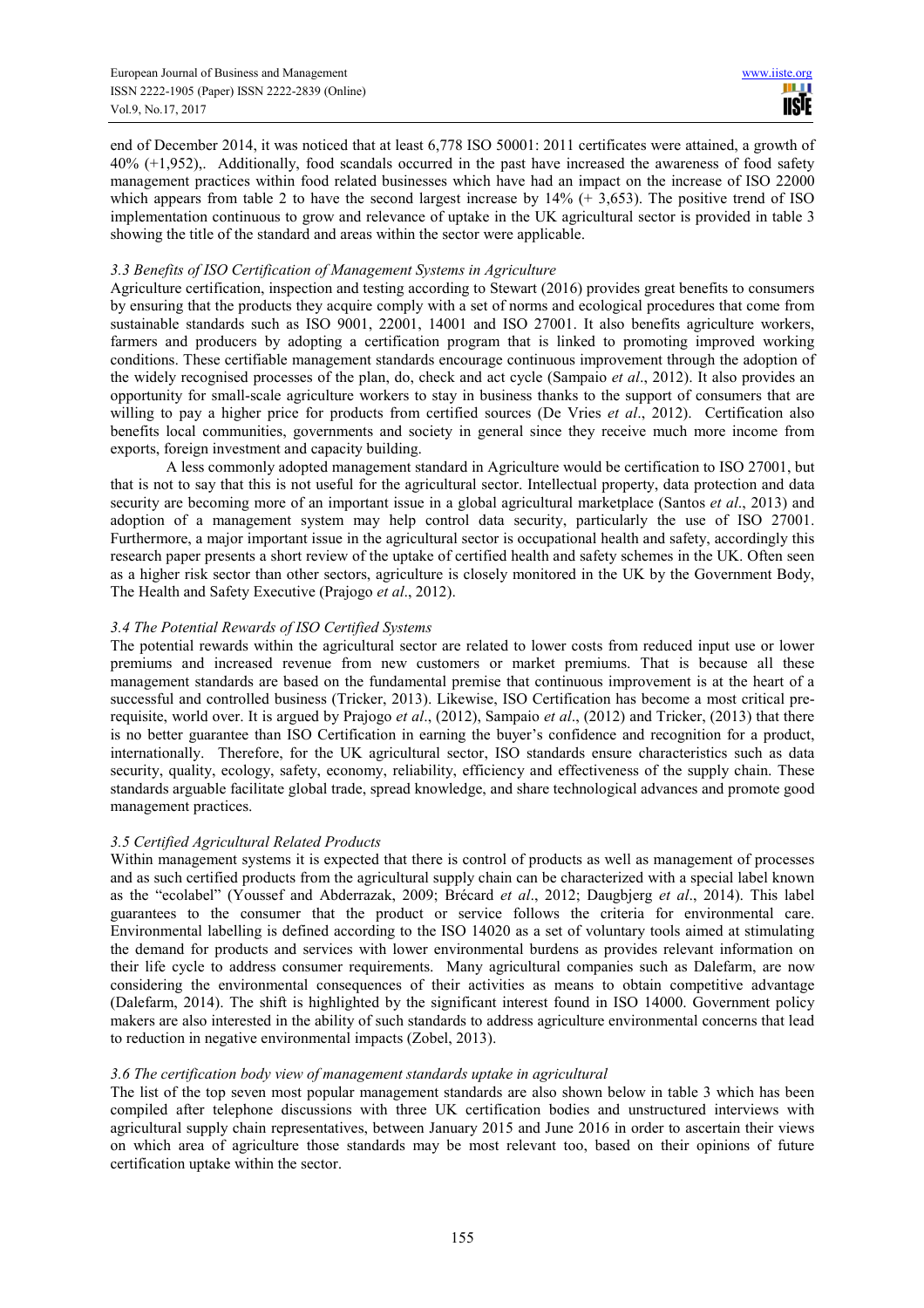| <b>Standard</b>                                                               | <b>Title of Standard</b>                                                     | <b>Agricultural Operational Area</b>                                                                                                                                                  |
|-------------------------------------------------------------------------------|------------------------------------------------------------------------------|---------------------------------------------------------------------------------------------------------------------------------------------------------------------------------------|
| <b>Number</b><br>ISO 9001:2015                                                | <b>Quality Management Systems</b>                                            | of<br>All<br>operational<br>Agricultural<br>areas<br>Management                                                                                                                       |
| ISO 14001:2015                                                                | Environmental<br>Management<br><b>Systems</b>                                | areas of Agricultural<br>All<br>operational<br>Management                                                                                                                             |
| ISO/TS 16949: 2009                                                            | System<br>Quality<br>Management<br>Requirements for the Automotive<br>Sector | Agricultural Machinery Manufacturers, Farm<br>Vehicles<br>Manufacturer,<br>Agricultural<br>Automotive Supply Chain                                                                    |
| ISO 13485: 2016                                                               | Quality<br>System<br>Management<br>Medical<br>Requirements<br>for<br>Devices | Veterinary Equipment<br>Suppliers<br>and<br>Manufacturers                                                                                                                             |
| ISO/IEC 27001: 2013                                                           | <b>Information Security Management</b><br>systems                            | Specialist Livestock Farmers, Pharmaceutical<br>Agricultural Research<br>Companies,<br>and<br>Development Centres, Advertising, Marketing<br>and PR, Educators and Training providers |
| ISO 22000: 2005 [revision<br>underway and due 2017]                           | Food Safety Management systems                                               | Farm Stockists, Farming, The Food Supply<br>Chain                                                                                                                                     |
| ISO 50001: 2011                                                               | <b>Energy management Systems</b>                                             | Large Government Organisations,<br>Power<br>Farming,<br>Alternative<br>Hungry<br>Energy<br>Producers such as Bio Technology<br>Plants,<br><b>Chemical Process Industry</b>            |
| OHSAS 18001 and<br>ISO 45001<br>[Expected publication date]<br>December 2017] | Occupational Health and Safety<br><b>Systems</b>                             | All aspects operational areas                                                                                                                                                         |

| Table 3: The certification body view of management standards uptake in agricultural sectors |  |  |
|---------------------------------------------------------------------------------------------|--|--|
|                                                                                             |  |  |

*3.7 Findings related to Management Systems uptake in the UK agricultural sector* 

The agricultural sector is a comprehensive and extensive sector with interrelated supply chains and as such table 3, although not necessary exhaustive, shows that international standards can be and have been adopted across a wide range of agricultural related industries and organizations. The agricultural sector as shown in table 3 is heavily supported by the transport, energy and chemical industries and has customers and consumers of pharmaceuticals, food and other processing industries.

The UK's diverse agricultural production base also means a demand for a range of specialist inputs and services. Table 4 has been created from the findings and discussions with the 12 case study organisations that support agriculture and thus to some degree represent the complex agricultural supply chain. These interrelated industries within the realm of agriculture are further discussed in the following sections with regard to each of the eight management systems and their relevance to the UK agricultural sector.

Further to discussion of the findings related to the uptake and acceptance of ISO management system standards the certification bodies recognize that occupational health and safety is vital within the agricultural sector. Consequently, the top three certification bodies in the UK are actively preparing for and promoting occupational health and safety (OHS) management systems certification. This is therefore included in table 4 and also discussed in section 3.7.8 alongside the sector stakeholder views of OHS management systems.

The 12 case study organisations, shown in table 4, all operate within the UK and include small to medium sized organisations (SMEs) and large Public Limited Companies (PLCs) and they are all registered businesses with the UK government Companies House, CH (2016). Each of the 12 case study organisations shown in table 4 have achieved and maintained certification to one or more of the eight management systems standards being investigated by this research. Like suggested in table 2 the ISO Survey 2014 indicated, the largest number of certifications across these 12 case study organisations is ISO 9001 quality management and ISO 14001 environmental management demonstrating the popularity of these standards within the agricultural supply chain. Incidentally, OHSAS 18001 occupational health and safety assessment framework was well understood by the case study organisations but not all of them saw it necessary to achieve and maintain certification to a health and safety related certifiable standard. The United Kingdom Standard Industrial Classification of Economic Activities (SIC) are used to classify business establishments by the type of economic activity in which they are engaged, (ONS, 2017). The SIC codes, taken from Companies House, are presented for each case study organisation as shown in table 4 which gives an indication of their categories of operation within the UK agricultural supply chain, Companies House (2016).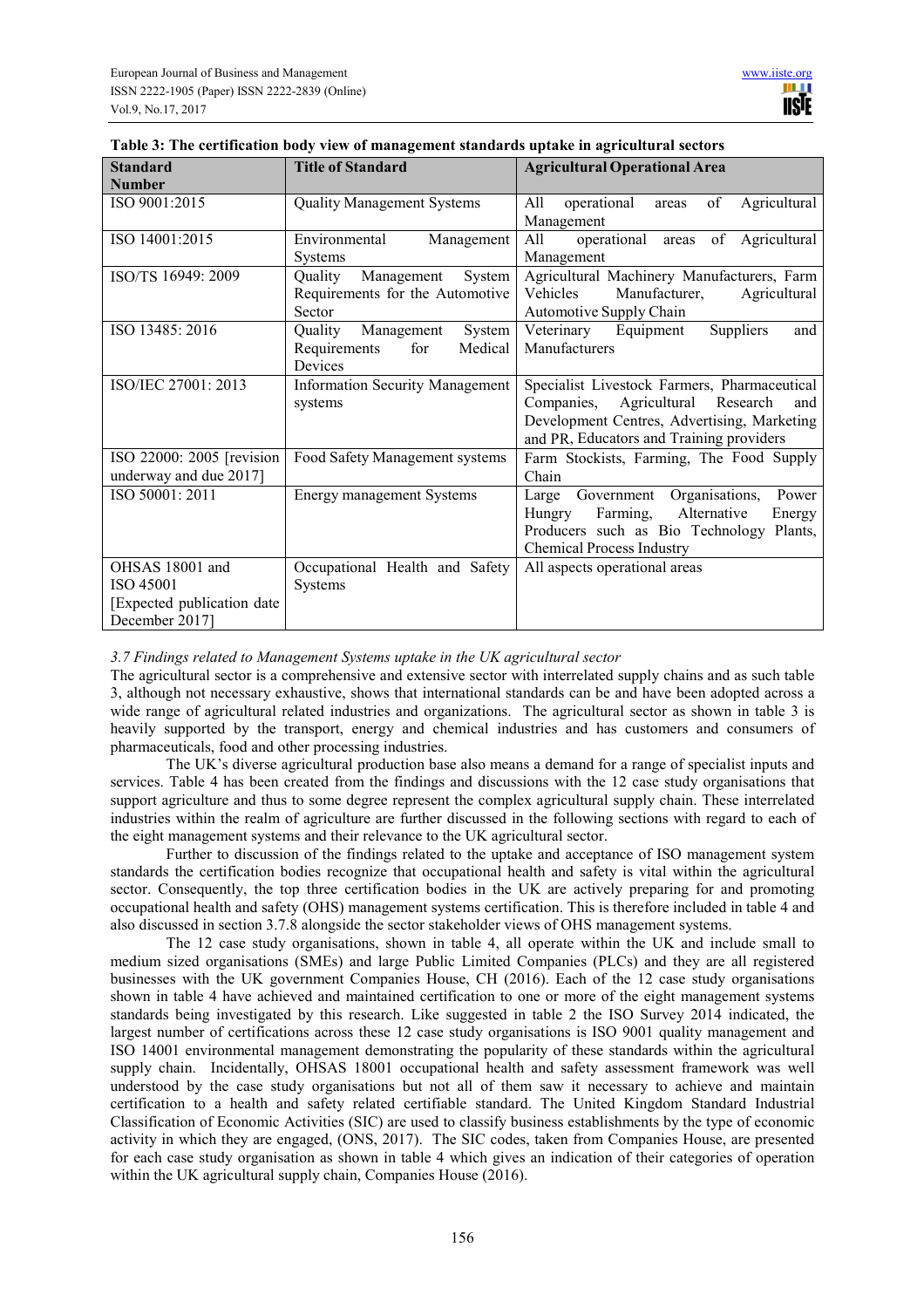|  | Table 4: The 12 case study organisations uptake of management standards |  |  |
|--|-------------------------------------------------------------------------|--|--|
|  |                                                                         |  |  |

|                                                                                                                                                                                                                                                                | <b>Management System Certification</b> |           |             |           |           |           |           |                    |
|----------------------------------------------------------------------------------------------------------------------------------------------------------------------------------------------------------------------------------------------------------------|----------------------------------------|-----------|-------------|-----------|-----------|-----------|-----------|--------------------|
| The UK agricultural sector supply chain case study<br>organisations                                                                                                                                                                                            | I006 OSI                               | I8O 14001 | ISO/TS16949 | ISO 13485 | ISO 27001 | ISO 22000 | ISO 50001 | <b>DHSAS 18001</b> |
| HydraPower Dynamics Ltd<br>25620 - Machining; 25990 - Manufacture of other fabricated<br>metal products not elsewhere classified                                                                                                                               | Y                                      | Y         | Y           |           |           |           |           |                    |
| Pektron [PLC]<br>26110 - Manufacture of electronic components                                                                                                                                                                                                  | Y                                      | Y         | Y           |           |           |           |           |                    |
| Veolia [including Dalkia]<br>35110 - Production of electricity; 35300 - Steam and air<br>conditioning supply; 42220 - Construction of utility projects for<br>electricity and telecommunications; 96090 - Other service<br>activities not elsewhere classified | Y                                      | Y         |             |           |           |           |           | Y                  |
| Steller packing UK Ltd<br>82990 – Packaging suppliers and Other business support service<br>activities not elsewhere classified                                                                                                                                | Y                                      |           |             |           |           | Y         |           |                    |
| Kerry Foods UK [PLC]<br>10130 - Production of meat and poultry meat products                                                                                                                                                                                   | Y                                      | Y         |             |           |           | Y         |           |                    |
| UK Mail [Supply Chain Logistics]<br>53201 - Licensed carriers; 53202 - Unlicensed carrier                                                                                                                                                                      | Y                                      | Y         |             |           | Y         |           |           |                    |
| Daray Medical Ltd [veterinary]<br>46690 - Wholesale of other machinery and equipment                                                                                                                                                                           | Y                                      |           |             | Y         |           |           |           |                    |
| Ultrawave UK<br>27900 - Manufacture of other electrical equipment                                                                                                                                                                                              | Y                                      |           |             | Y         |           |           |           |                    |
| FGS Agri Ltd<br>01110 - Growing of cereals (except rice), leguminous crops and<br>oil seeds; 01420 - Raising of other cattle and buffaloes; 01610 -<br>Support activities for crop production                                                                  | Y                                      | Y         |             |           |           |           |           | Y                  |
| Viridor Ltd<br>82990 – waste management and Other business support service<br>activities not elsewhere classified                                                                                                                                              | Y                                      | Y         |             |           |           |           | Y         | Y                  |
| Huhtamaki BCP Ltd<br>17211 - Manufacture of corrugated paper and paperboard, sacks<br>and bags                                                                                                                                                                 | Y                                      | Y         |             |           |           |           | Y         | Y                  |
| Carrs Billington Agri UK Ltd<br>10910 - Manufacture of prepared feeds for farm animals                                                                                                                                                                         |                                        | Y         |             |           |           |           |           |                    |

Those 12 case study organisations shown in table 4 provided, during correspondence either by phone or email, their views on their commitment and understanding of certification to management system standards. Consequently, each case respondent from each study organisation was asked about their knowledge of all the eight management systems being investigated and the expected applicability in the agricultural supply chain. For each of the management systems examined, the knowledge elicited from this case study data collection is discussed in the next sections along with the findings from discussions with certification bodies and secondary data gathered from other agricultural sector stakeholders.

*3.7.1 Quality Management Systems* 

The quality management systems ISO 9000 series is a set of standards created and presented by the International Organisation for Standardisation (ISO) which intend to build and sustain quality assurance systems implemented into the manufacturing and service sectors. The significance of ISO 9001 demonstrates that any enterprise will assure its processes in accordance with the documented requirements to accomplish contractual responsibilities and customer needs (Zobel, 2013). ISO 9001: 2015 therefore encourages compliance to the specific standards that any organisation needs to accomplish. Likewise, the popularity and support of ISO9001 is demonstrated with 11 of the 12 case study organisations shown in figure 4 obtaining certification to the standard. Although one case study was not certified to ISO 9001 it was operating a quality management system in line with the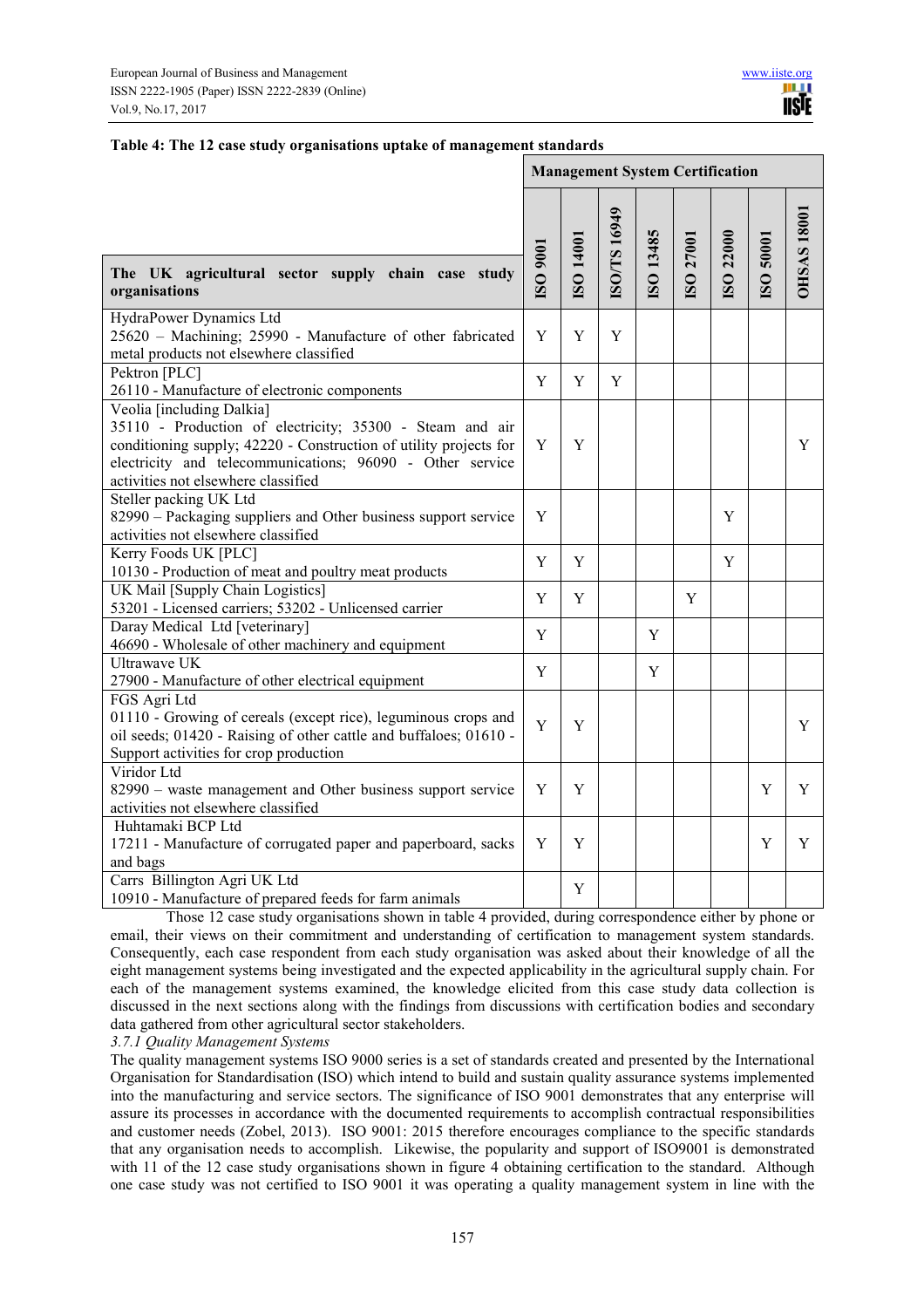standard and the Group it belonged to have been actively encouraging certification to quality management systems.

The agriculture sector includes both the manufacturing and service industry. As a result implementation of ISO 9001: 2015 is seen as supporting the overall performance of the UK agricultural sector, for instance there is much evidence that fertilizer processing and sales, farm vehicles, seed merchandising and farm supplies are produced by certified companies. According to Psomas *et al.,* (2013) and Heras-Saizarbitoria *et al.,* (2013a) implementation of ISO 9001 was first tracked by the manufacturing sector. However, considering the trends of economic developments in the agricultural sector, where services occupy a larger stake of actors, ISO 9001 is embraced by services companies (Lam, *et al*., 2012; Dora, Kumar *et al*., 2013) such as agricultural education and training providers, farm utility providers, staffing and recruitment services and plant after sales service providers. Accordingly, adaptation of ISO 9001 accross the supply chain assures the farms build an efficient management system consisting of structured processes, waste management, eliminating errors and fostering continuous improvement (Hudson and Orviska, 2013). According to Kafel (2013) and Halaseh and Sundarakani (2012) implementation of ISO 9001 will assist farms in:

- spotting errors easily and quicker,
- updating and adjusting the farm's objectives,
- enhancing the relationships with the suppliers and customers,
- improving efficiency in terms of time and resources,
- clearly identifying roles and responsibilities and
- contributing to the overall image of the farm and its products.

This research found that anecdotally the case study organisations suggest the agricultural supply chain embracing IS0 9001 highlighted its crucial impact towards enhancement in productivity and a higher level of customer satisfaction. Additionally, other research has shown farm managers noticed a decrease of costs as a result of eliminating internal pitfalls which has been confirmed by Heras- Saizarbitoria and Boiral (2013 b). Similarly a survey published by the British Journal of Food notice, in ISO 9001 farm businesses, a decrease of internal failures by 40 percent and an increase of 54 percent of returning customers (Tunalioglu *et al*., 2012). *3.7.2 Environmental Management Systems* 

The 12 case study organisations recognise that environmental management systems ISO 14001, similarly to ISO 9001, can be adopted from any organisation regardless of the sector. In comparison to ISO 9001 where the focus is on quality of the product or service, ISO 14001 considers the environmental impact of any enterprise. Standards of ISO 14001 are grouped as evaluating and auditing tools, management systems of standards and support on tools of production or service (Castillo- Barrera *et al*., 2013). Environment is a common concern for any company, however, when it comes to farming and food production there is a higher interest as it influences production, consumption and to some extent the economic level of regions and countries. Therefore, UK farms have increasingly acknowledged implementation of the ISO 14001 framework as a sign of fostering sustainable agriculture and minimising the possible negative effects caused by society (White *et al*., 2014). Moreover, this internationally recognised standard contributes to the financial aspect, by waiving any required registration or bureaucratic procedures (UKAS, 2014). In addition, farms implementing ISO 14001 set informing labels on their products, which strengthens their competitive advantage by representing the aspect of corporate socially responsibility (To and Tang, 2014). However, from a farming perspective, Dora *et al*., (2013) and Marimon *et al*., (2011) argue that it is quite challenging to have a finalised template or guideline to apply ISO 14001 uniformly among every farm in the UK. It is not surprising that of the 12 case study organisations nine of them have already achieved ISO 14001 certification while the remaining three indicated that they will aim to achieve the standard. This is due to the type and surface of the farm, technology utilized, range of products and frequency, managerial practices and operations. Consequently, the successful implementation of ISO 14001 might differ as a result of several factors; however respondents suggest its benefits are visible on managerial practices related to waste and pollution management and cutting internal operational costs (Marimon *et al*., 2011).

#### *3.7.3 Automotive Quality Management Systems*

Introduced in 2002 based on the foundations of ISO 9001, the objective of ISO 16949 is to serve as a technical standard for the development of quality management systems. Its focus is on detecting and preventing errors, variation and waste in the automotive supply chain by applying principles of continuous improvement particularly using statistical quality control methods (UKAS, 2014). The extensive development of technology is commonly stretched among the agricultural sector as well, where farmers have continuously aimed to enhance farms' productivity. As a result of high demands regarding the quantity of products, processed or raw, there is a propensity of the farming transport supply chain to approach ISO 16949 as a technique of fulfilling customer expectations faster (Castillo-Barrera *et al*., 2013; Dangwal and Chaubey, 2013). Only two of the 12 case study organisations, which are incidentally large corporations, have achieved certification to ISO 16949 but this is not seen as a standard that is less welcome in the sector, moreover the applicability across the supply chain is limited to the automotive related industry. Nevertheless, implementation of ISO 16949 is slowly being integrated into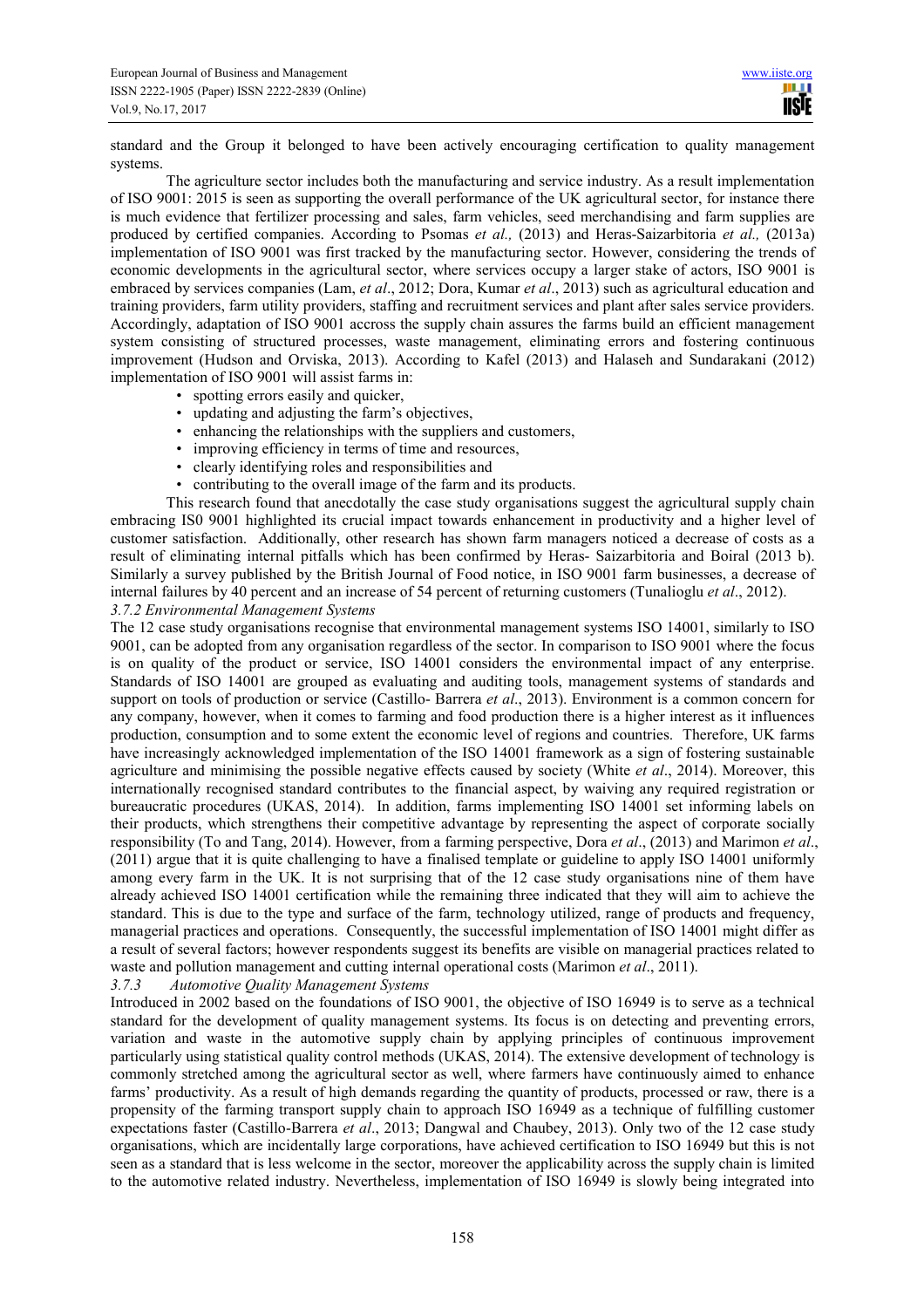the agricultural sector and in particular transport supply chain experts within the UK are becoming more aware of the impact of the standard. It is being adapted into the manufacturing sector of agricultural machineries, farm vehicles manufacturer and agricultural supply chains as table 4 shows. ISO 16949 is therefore applicable to the design, development, and installation of products related to automated machines and requirements are applied amid the supply chain (Šurinová, 2013). The research, although identified from respondents' interest in the agricultural sector, indicated that this management system standard is not as popular or widely adopted as others. *3.7.4 Medical Devices Quality Management Systems* 

The medical devices quality management systems ISO 13485 is essential for utilization in any organisation that is directly or indirectly related to the medical or pharmaceutical supply chain. Likewise, two of the case study organisations have adopted the ISO 13485 management standard but on the other hand indicated that the agricultural sector was only a small part of their income portfolio. Having said this, the agricultural sector can clearly make a positive usage of this standard, particularly within the veterinary equipment suppliers and animal pharmaceutical firms. ISO 13485 aim is to facilitate regulatory requirements for medical devices this includes adoption of the standard in the agricultural sector. Commonly, in terms of application ISO 13485 is synchronised with ISO 9001 (Leppala *et al.*, 2013). The successful implementation of this medical devices quality management standard consists of accomplishing a risk analysis of product development, validating the processes, agreeing to statutory and regulatory requirements and establishing effective product traceability as described by Thuemmler *et al*., (2013), Nerbrink and Mitchell (2012) and Mc Caffery *et al*., (2012). Additionally, adhering to this standard reduces operational costs of medical devices that for instance will benefit vetinarary practices, as a result of continuous improvement and strengthens the relationship between stakeholders. Therefore, obtaining ISO 13485: 2016 demonstrates that the supply chain fulfils requirements for a quality management system regarding any medical device and service. In the agricultural context this improves the image of the animal related farm activities and among suppliers, provides a safe environment for employees and customers are more appreciative towards such practices.

## *3.7.5 Information Security Management Systems*

The information management systems standard, ISO 27001, can be implemented in any industry where its main focus is to provide security on the volume and value of an organisation's data. As a result of globalisation and directives set by governments, farms are seeking the implementation of ISO 27001 as an approach that would support a sound information management system (Susanto *et al*., 2012). Likewise, farms in the UK aiming to extend the market presence or encompass a range of products, are considering ISO 27001 as a pre-requisite for enhancing their businesses. Within the UK any business enterprise is required by the Data Protection Act (DPA) to assure the confidentiality of customers' data. However, the DPA does not guide on the protection of data, whereas, ISO 27001 deliberates the traits to achieve an effective information security management system (ISMS) (Sheikhpour and Modiri, 2012; Sharma and Dash, 2012; Hoy and Foley, 2014). Accordingly, the ISO 27001 standard pinpoints the required guideline and steps to generate, utilize, maintain and approach continuous improvement within the ISMS. Requirements of 27001 are general and aim at an extensive application regardless of the size and type of agricultural business by helping managers to maintain their information safety (Crowder, 2013).

Only one of the 12 case study organisations is certified to ISO 27001 and the agricultural supply chain is not a main target for that organisation which is probably indicating that ISO 27001 is not well known in the agricultural sector. Further to that discussion with agricultural sector specialists suggest that ISO 27001 is not well known by their colleagues. Even though the development of technology and its benefits in implementation of ISO 27001 could allow the agricultural sector to assure their sensitive information related to employees, suppliers, customers, operational processes, financial data and the IT systems. Like several ISO standards the 27001 standard is not obligatory, however, the agricultural sector should see this as an opportunity to reframe their operational structure, maintaining internal costs and enhancing the image amid customers and suppliers (Calder, 2013). Further to that the ISO 27001 standard could be used as the framework within an information system that secures intellectual property and sensitive data of the agricultural enterprise, for instance livestock information, blood line data, crop management and processing traceability, confidential food recipe data and commercially protected food supply chain information or pharmaceutical and medical records could be consider intellectual property or sensitive data. Having said that the indication within the agricultural sector is that ISO 27001 will only have a slow and minimal uptake.

# *3.7.6 Food Safety Systems and Standards*

The research indicates that farms that produce livestock are now looking at adopting ISO 22000: 2005 certification for its ability to control food safety hazards. In order to be awarded this certificate, companies involved in agriculture have to plan, implement, operate, maintain and update a food safety management system, demonstrating compliance with applicable statutory and regulatory food safety requirements. The standard ensures they effectively communicate food safety issues to their suppliers, customers and relevant interested parties in the food chain (Leppala *et al*., 2013). Accordingly all respondents for the case studies recognise that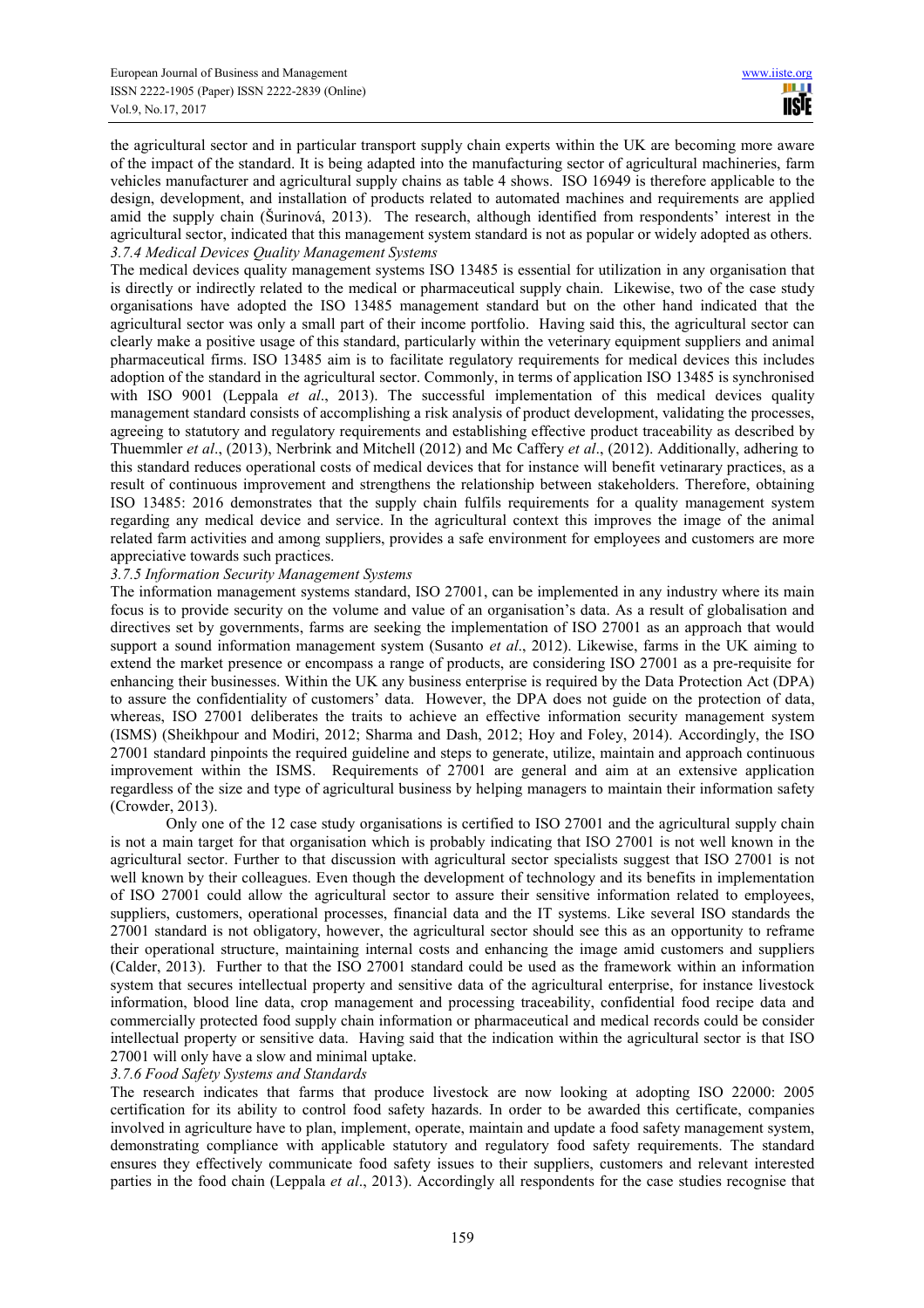ISO 22000 certification covers all the processes in the food chain that impact the safety of the end product. It specifies the requirements for comprehensive food safety management systems as well as incorporating the elements of Good Manufacturing Practices (GMP) and Hazard Analysis Critical Control Points (HACCP) (Lawley *et al*., 2012; Marimon *et al*., 2011) which were also well known by participants in the research. This internationally recognized food safety standard could be used by all organisations in the food supply chain from farming to food services, processing, transportation and storage through packaging to retail. The fact that two of the case studies hold ISO 22000 certification shows interest in the standard and discussions with agricultural supply chain specialists show that knowledge of certification in food processing companies is widespread. Developed in 2005, ISO 22000 certification creates a single food safety standard that harmonizes the various national standards into one easy to understand set of requirements that are simple to apply and recognised around the world (Escanciano and Santos-Vijande, 2014). ISO 22000 is the core basis of FSSC 22000, the Global Food Safety Initiative recognised standard which additionally addresses the specific requirements of major retailers and global manufacturers.

#### *3.7.8 Energy Management Systems*

This energy management system ISO 50001 standard is introduced as a development of ISO 9001 quality management system and 14001 environmental management systems specifically focusing on energy management. However, ISO 5001 focuses directly and explicitly on the improvement of energy performance. The initial objective of ISO 5001 is to enhance the performance of energy within an enterprise regardless of the industry, size and type (LRQA, 2014). It relies on continuous improvement by considering opportunities of reducing energy costs and proposing suggestions that would effectively adjust systems and processes (Duflou *et al*., 2012). Farms aim to reduce costs, fulfill legislative or self-imposed carbon targets, minimise the consumption of fuel and establish a positive socially responsible image (UKAS, 2014). Accordingly, the farming sector is very sensitive to climate changes; therefore, the consideration of energy standards will, to an extent, positively influence several decisions in the agricultural sector. For instance, farms reducing their energy utilization also decrease operational costs and reduce their greenhouse gas emissions (Calder, 2013). However, the findings indicate that it is more likely that larger organisations or suppliers of power will take the lead in achieving and promoting ISO 50001 within the agricultural sector and farms will not necessarily see the standard as a priority. Nevertheless, ISO 50001 if adopted will assist the farmers in developing, measuring, reviewing and continually improving a policy for an effective use of energy management. ISO 50001 contributes to the development of an energy management system (EnMS) which helps farms to utilise energy more efficiently in the long run. The two case study organisations that adopted the standard are large corporations that have a huge energy demand compared to the other cases. Although table 4 indicates there are certifications to ISO 50001 in the UK agricultural supply chain the discussions indicate that farms directly are not pursuing adopting ISO 50001. This standard is applicable to farms with a high energy usage but within the agricultural supply chain the support enterprises such as waste management, food packaging and utility suppliers could benefit from adopting ISO 50001 energy management standards.

# *3.7.9 Occupational Health and Safety Certifications*

The occupational health and safety management systems OHSAS 18001 is for all organisations large or small and covers all sectors however, this is most likely going to be superseded by ISO 45001 in December 2017, ISO (2016). All of the case study organisations shown in figure 4 have considerable knowledge of occupational health and safety and likewise are aware of OHSAS 18001 but only four out of those 12 have achieved certification. The farming industry represents approximately 1.8% of the workforce in Great Britain but accounts for about 19% of the reported fatal injuries each year, UK Gov (2016) indicating a need for sector adoption of effective management of occupational health and safety. The ISO 45001 standard, although currently not an ISO is presented here as the UK top three certifying bodies intend to offer this, is designed to clarify an organisation's impact on health and safety issues, as well as help to reduce the risk of accidents and any breach in legal requirements. The OHSAS 18001 published in the UK was developed to bridge the gap where no international standard existed for occupational health and safety. Development involved input from a number of leading bodies, including certifiers, trade bodies and expert consultancies (Hudson and Orviska, 2013). OHSAS 18001: 2007 supersedes OHSAS 18001: 1999, which was phased out completely in July 2009 (Leppala *et al*., 2013) consequently the four case study organisations with certification have been re-assessed to that new version.

Despite not currently being an ISO standard, OHSAS 18001 has been designed to be compatible with the ISO 9001 (Quality) and ISO 14001 (Environmental) standards, thus helping organisations to achieve an integrated management strategy. In 2017, a new Health and Safety Management System standard called ISO 45001 is expected to be published - this will then supersede OHSAS 18001. The four case study organisations have said they will transition to the new standard without much problem because each of them hold certification to ISO 9001 and ISO 14001 and are currently working towards harmonisation of those management systems. No doubt, because of the potentially risky nature of agricultural processes, this will become a popular standard and there will probably be a large take up in the agricultural sector in the UK.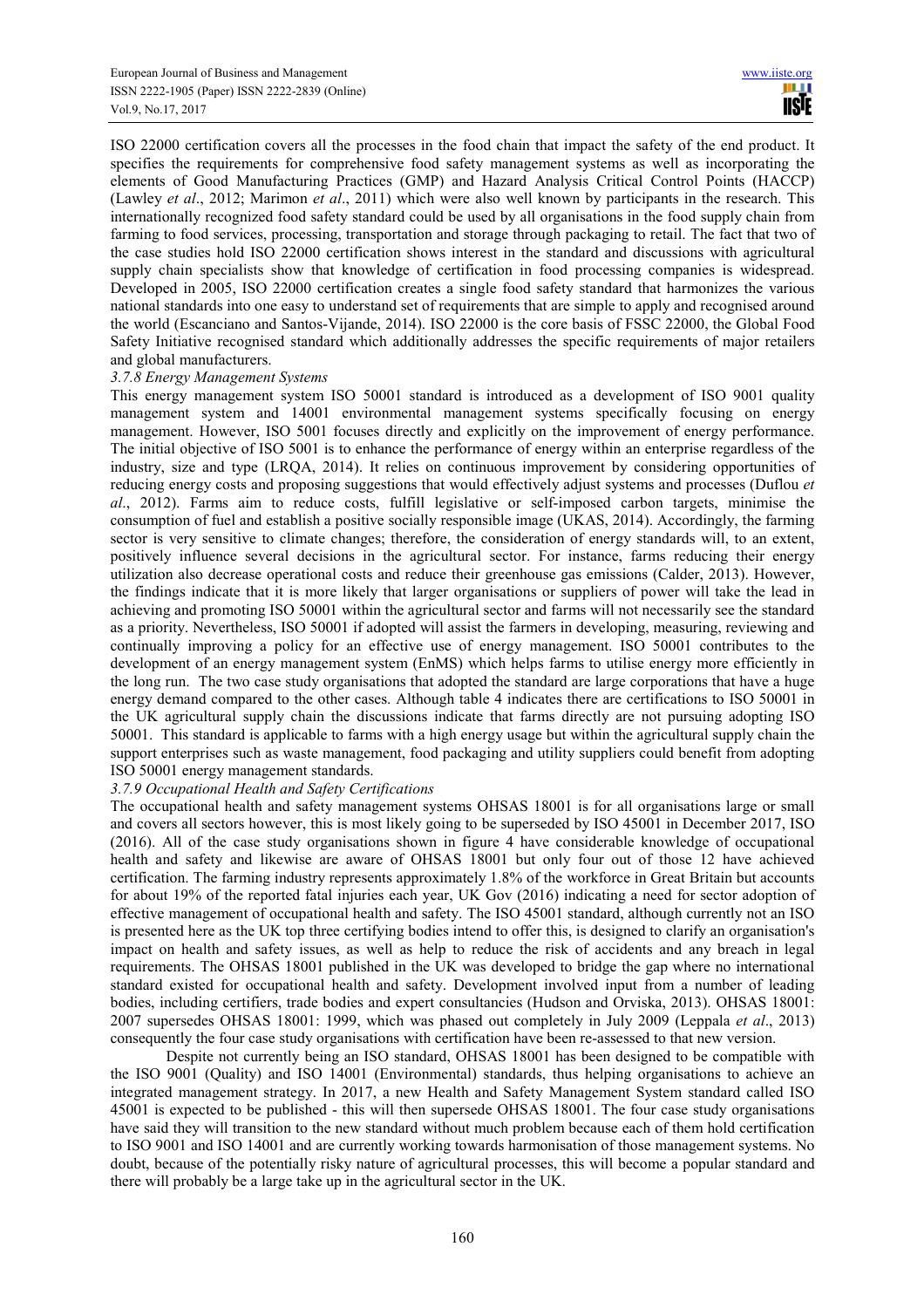# **4. Further Discussion**

It was noticed from the data collected that since the introduction of ISO 9001 in 1987 there has been a higher level of understanding and therefore applicability of ISO management systems in different industries and particularly within the agricultural sector. This trend was an interesting finding as justifies the significance of such management systems and their impact on the performance of an agricultural supply chain enterprise. The agricultural sector recognise that application of any of the seven (eight including OHSAS 18001) most popular internationally recognized management systems standards aim to enhance the financial performance of the sector through better housekeeping by reducing cost and adding value to the end product.

Within the agricultural supply chain, management systems standards ISO9001 and ISO 14001 are the most implemented because of the main food safety concerns and public trend related to awareness of quality and environmental business aspects. The explanation of this trend consists of the awareness that customers have regarding these systems and their consequent agricultural supply chain purchasing behaviour is highly influenced by these certificates. The case study organisations confirmed that attaining such certification facilitates the communication of values between producer, suppliers and consumers such as from the farm to consumer and subsequent waste streams.

On the other hand the quality management system for the automotive sector, TS 16949, appeared to have a small uptake and a lack of awareness among farmers and their supply chain for its benefits. This has been argued, in part, as a result of expensive implementation, while some farms are not very technologically advanced and it is not very influential towards customer's buying behaviour, as agricultural buyers have a lower awareness of this certificate when compared with ISO 9001 and ISO 14001. Nevertheless, the application of such certification is seen by the sector as being positive when applied to the agricultural automotive and vehicle supply chain particularly for those entities applying precision agricultural concepts and techniques.

The medical devices standard, ISO 13585 has been adopted in the UK agricultural sector but does not appear to be a priority across the supply chain and the prediction is a slow uptake is expected. The lack of interest in ISO 13585 is probably because of the lack of understanding of the standard rather than the lack of applicability to the sector. Similarly, the ISO 27001 information security management system standard, although applicability to certain agricultural settings, is equally not well understood in the sector even though there have been sector certifications. Contrary to that lack of knowledge of those standards, the findings of this research, detected a significant increase in knowledge of applicability regarding food safety ISO 22000 and ISO 50001. Likewise, taking into consideration numerous food scandals some farms and food processors see the food management system as a pre-requisite to distinguish their products and communicate their best values to the customer. Even though implementation of energy management system does not directly impact the buying behaviour of the customer, farms consider they could implement it to reduce cost, minimise pollution and introduce green practices. Both ISO 22000 and ISO 50001 have seen increases in uptake worldwide, with 50001 having a higher percentage uptake than 22000 year upon year since 2012, but the findings indicate with a greater interest in food safety than energy management ISO 22000 is likely to have greater uptake in future UK agricultural sector certifications.

Health and Safety is a major concern in the high risk agricultural sector and is accordingly given emphasis by employers and the UK government. There is therefore knowledge within the UK agricultural sector of the upcoming ISO 45001 occupational health and safety management systems standards and companies are hence considering transition from OHSAS 18001 or adopting the new standard. Since certification to the ISO 45001 standard will not be mandatory the indication from the findings is that although occupational health and safety is a sector main concern implementation of a certifiable system may not be a priority.

#### **4.1 Further Research Directions**

This research was based on archival data, stakeholders' perception and a literature review of ISO management systems to investigate their applicability within the UK agricultural sector. Additionally, discussions took place with representatives from certification bodies, regulators and from the agricultural supply chain case study organisations. That approach to data collection consequently identified 12 certified case study organisations covering all management systems and from those elicited perceptions and anecdotal benefits to implementing ISO systems. This research therefore briefly discusses the beneficial aspects and challenges of management system certification in terms of application and perceived applicability to the agricultural enterprise. Additionally, the difficulty in obtaining complete uptake data, because of the methods of categorization of certifications, from certification statistics has led to an inconclusive quantitative statement of the number of certifications within the agricultural sector therefore, the authors propose that further research may collect such data and might focus on empirical research by:

• Data mining of UKAS, the top three certification bodies and International Organisation for Standardisation data bases to assess statistical records and to identify the quantities of take up of each of the most popular seven (eight including OHSAS 18001) management systems standards in UK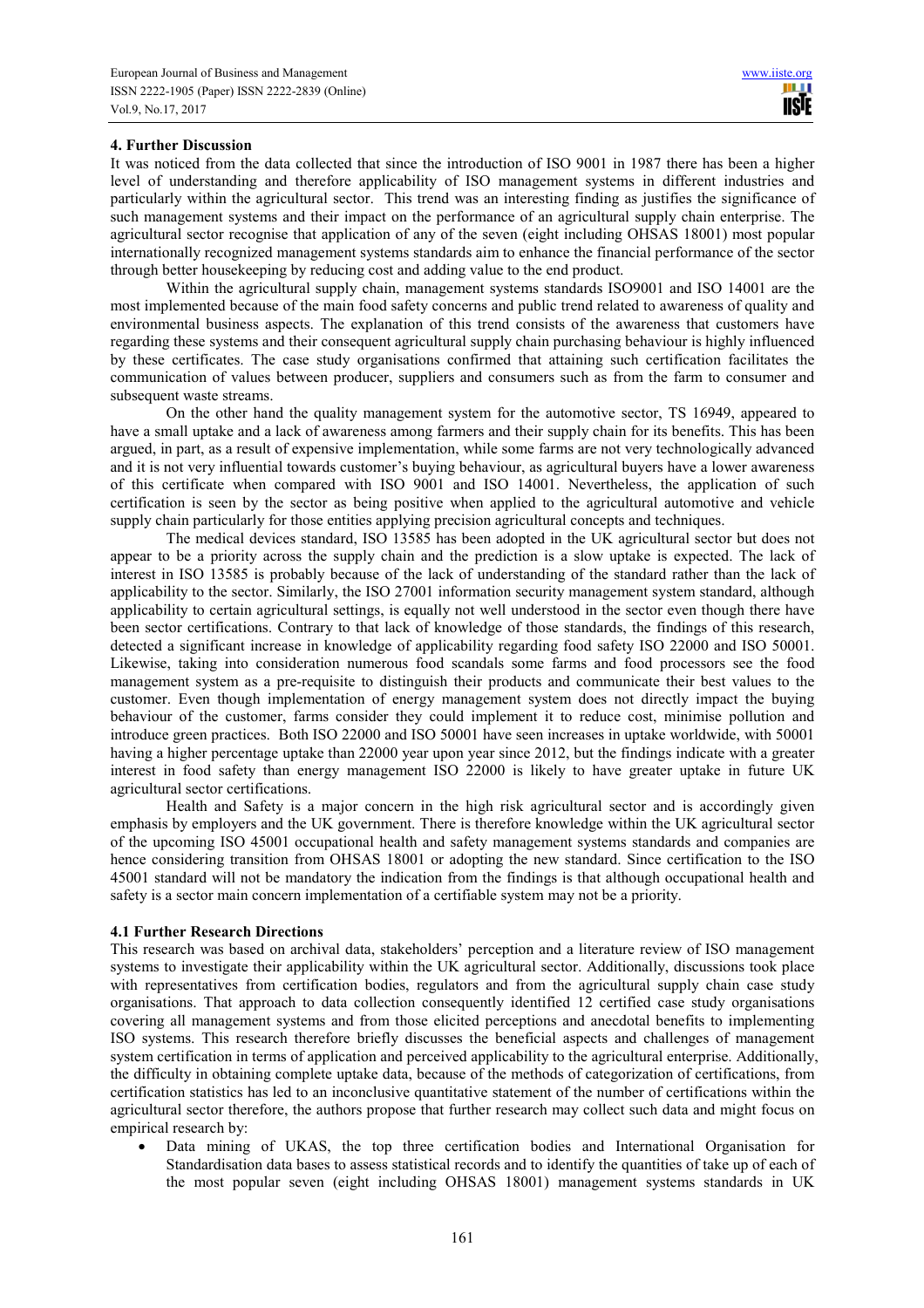### agriculture.

That proposed future empirical research could provide more detailed information for the agricultural sector, for farmers and their supply chain to help understanding the extent of certifications within the agricultural sector. Consequently, the UK certifying bodies and UK government interested parties may find quantitative analysis of ISO management systems uptake of interest when considering public relations campaigns. Further research directions are therefore encouraged by the authors that would aim; firstly to identify best methods, for use by educators, regulators and Government bodies, of communicating the benefits of management systems certification across the UK agricultural supply chain; secondly using case study analysis of UK agricultural supply chain companies identify through evidential analysis the benefits of certified management systems and; thirdly the authors encourage other management systems international researchers to examine the uptake of certified management systems in agricultural sectors applied outside of the UK and identify the challenges that stakeholders encounter.

This paper has provided information on stakeholder perceptions of a wide range of ISO management systems from the UK agricultural sector and hence the findings are considered useful for agricultural supply chain stakeholders in other countries. This research acknowledges the UK is leading the world in certification to management systems and that other researchers in less developed nations may repeat this study but find completely different perceptions of stakeholders.

As this research has focused on UK agricultural sector stakeholders' perceptions of ISO management systems, rather than looking at benefits like many other researchers have done, further research could investigate what drives the agricultural sector to take up, or not to take up, ISO management systems. Likewise, further research could consider whether there are significant differences across and within the agricultural supply chain.

## **5. Conclusions**

This research has gone beyond looking at the most commonly known ISO management system standards of quality and environment and has considered many ISO managements systems in the agricultural sector which is often overlooked by researchers of management standards and academics. This paper provides information and can therefore guide practitioners, consultants and academics searching for management systems information when working within or across the agricultural sector. International management systems standards have arguably been used within the agricultural sector to enhance performance and improve effectiveness and efficiency across the supply chain. The top seven ISO management system standards are all considered by the sector, regulators, employers and employees as relevant to agriculture, but those stakeholders argue that not all of them are relevant or necessary for each category of agriculture. Furthermore, occupational health and safety management and control is a popular public topic and will remain a major requirement in the agricultural sector within the UK and in 2017 it is likely that ISO 45001 an occupational health and safety management systems standard will be published by International Standards Organisation. This paper therefore urges the UK agricultural sector to consider adoption of ISO 45001 as a framework for managing occupational health and safety risks as this will soon supersede OHSAS 18001.

This research documented that ISO management systems (the top seven plus ISO 45001) are argued by agricultural supply chain specialists as important in enhancing the efficiency of an agricultural organisation. Moreover, more organisations are implementing such systems aiming to add value to their products and have a better control of the internal and external environment. Nevertheless this research has significantly identified, in terms of implementation within the agricultural sector for example in farms, difficulties are faced because of four things (i) the farmers' lack of knowledge of such management systems and lack of appreciation of their benefits; (ii) with respect to ISO 27001, ISO 16949 and ISO 13485 the lack applicability of the management systems directly to the farm; (iii) not all farms are energy intensive and farmers do not see ISO 50001 as a direct benefit or need, and (iv) OHSAS 18001 or the future ISO45001 although applicable are not mandatory. The paper therefore encourages agricultural specialists, teachers and policy makers to provide information to the agricultural sector regarding the value and scope of ISO management systems in supporting best practice and identification of regulatory compliance issues.

As a result of competition and regulation the agricultural supply chain is highly focused on systems certification which includes management systems that would contribute to the marketing side in enhancing their image in the public's eyes. Additionally, government bodies will continue to promote the certification of management systems through their publication of regulatory codes of practice, their supply chain purchasing and control strategies, and their drive to improve the image of the agricultural sector.

This paper concludes that the uptake of ISO management systems in the UK agricultural sector will continue and more areas of the agriculture supply chain will feel obliged to certify their management systems to a wider range of standards than just the well known quality management and environmental management system standards.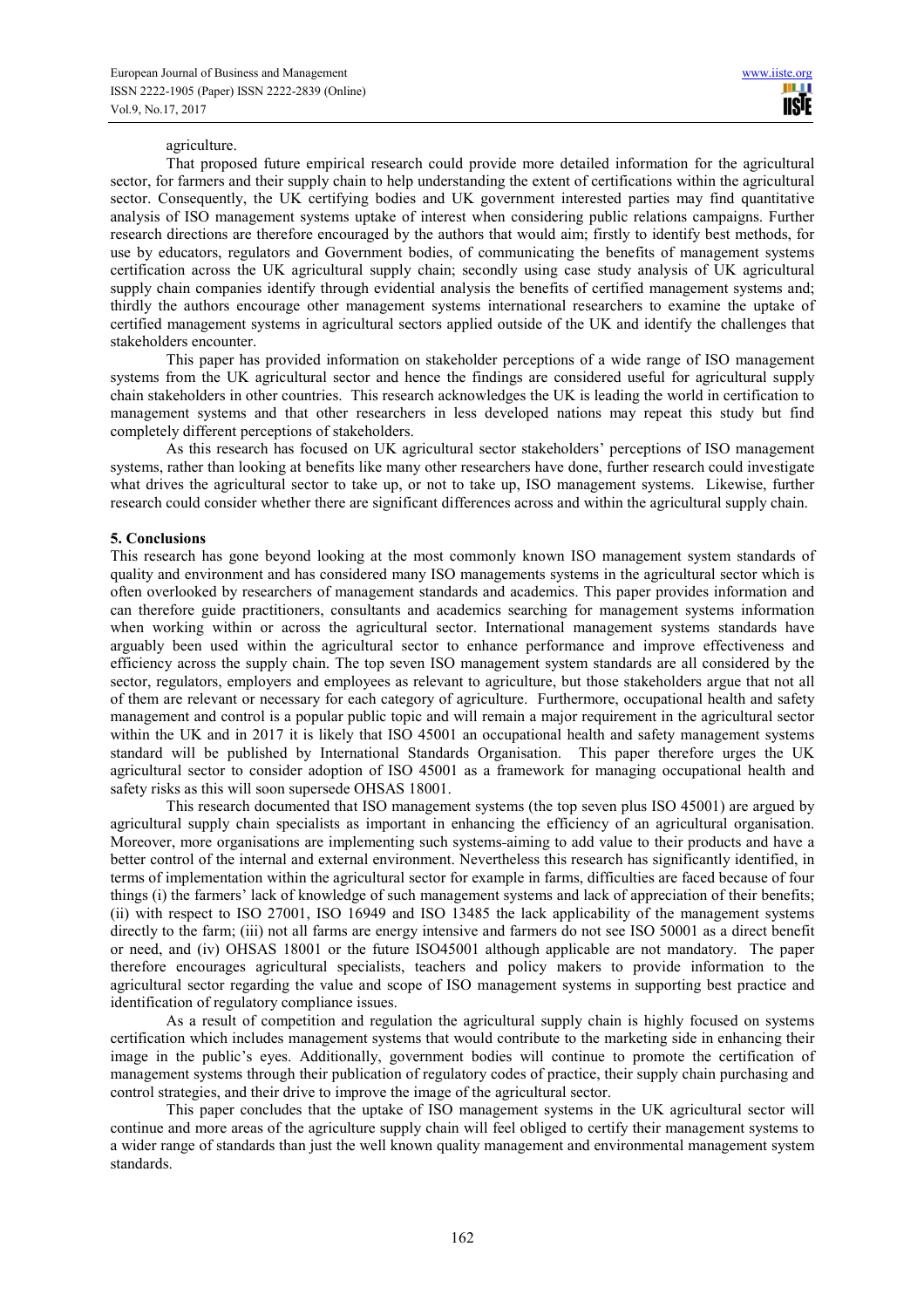#### **6.0 References**

- Abdul Halim Lim, S., Antony, J., He, Z., and Arshed, N. (2017). Critical observations on the statistical process control implementation in the UK food industry: A survey. *International Journal of Quality & Reliability Management*, Vol. 34 No. 5, pp. 684-700.
- Bamber, C., Elezi, M. E., Bamber, D., and Sharp, J. (2014). A Critical Review of ISO Management Systems Certification in the UK Agricultural Sector. *Conference of Management of Innovative Business, Education and Support systems*, Thessaloniki- Greece, pp. 351-367.
- Ben Youssef, A. and Abderrazak, C. (2009). Multiplicity of ecolabels, competition, and the environment. *Journal of Agricultural & Food Industrial Organization,* Vol. 7 No. 2, pp. 1-22
- Brécard, D., Lucas, S., Pichot, N. and Salladarré, F. (2012). Consumer preferences for eco, health and fair trade labels: An application to seafood product in France, *Journal of Agricultural & Food Industrial Organization*, Vol. 10 No. 1, pp.1-32
- Castillo-Barrera, F. E., Durán-Limón, H. A., Médina-Ramírez, C. and Rodriguez-Rocha, B. (2013). A method for building ontology-based electronic document management systems for quality standards-the case study of the ISO/TS 16949: 2002 automotive standard, *Applied intelligence*, Vol. 38 No. 1, pp. 99-113. CH (2016). Companies House-Departments, available at:
- https://www.gov.uk/government/organisations/companies-house (accessed on 15 September 2016).
- Crowder, M. (2013). Quality standards: integration within a bereavement environment, *The TQM Journal*, Vol. 25 No. 1, pp.18-28.
- Daugbjerg, C., Smed, S., Andersen, L. M. and Schvartzman, Y. (2014). Improving Eco-labelling as an Environmental Policy Instrument: Knowledge, Trust and Organic Consumption, *Journal of Environmental Policy & Planning*, Vol. 16 No.4, pp. 1-17.
- Dalefarm, (2014), available at: http://www.dalefarm.co.uk/pages/dale\_farm/Environmental%20Policy (accessed on 21 March 2014).
- Dangwal, P. G. and Chaubey, D. S. (2013). Effect of ISO9000 and Ts16949 Quality Management Systems on Firms Performance-A Comparative Study. Pragyaan, 26
- Department for Environment, Food and Rural Affairs (2014), available at: https://www.gov.uk/government/uploads/system/uploads/attachment\_data/file/275991/fbsbusinessincome-statsnotice-30jan14.pdf (accessed on 31 March 2014).
- De Vries, H. J., Bayramoglu, D. K. and van der Wiele, T. (2012). Business and environmental impact of ISO 14001, *International Journal of Quality & Reliability Management*, Vol. 29 No. 4, pp. 425-435.
- Dora, M., Kumar, M., Van Goubergen, D., Molnar, A. and Gellynck, X. (2013). Food quality management system: Reviewing assessment strategies and a feasibility study for European food small and medium sized enterprises, *Food Control*, Vol. 31 No. 2, pp. 607-616.
- Duflou, J. R., Sutherland, J. W., Dornfeld, D., Herrmann, C., Jeswiet, J., Kara, S. and Kellens, K. (2012), Towards energy and resource efficient manufacturing: A processes and systems approach, *CIRP Annals-Manufacturing Technology*, Vol. 61 No. 2, pp. 587-609.
- Eurostat (2015). Farm structure statistics, The size of agricultural holdings", available at: http://ec.europa.eu/eurostat/statistics-explained/index.php/Farm\_structure\_statistics (accessed 06 March 2017)
- Escanciano, C. and Santos-Vijande, M. L. (2014). Reasons and constraints to implementing an ISO 22000 food safety management system: Evidence from Spain, *Food Control*, 40, pp. 50-57.
- FSA (2014). Food Standards Agency, available at: http://www.food.gov.uk/ (accessed 10 April 2014).
- Giraud‐Héraud, E., Hammoudi, A., Hoffmann, R. and Soler, L. G. (2012). Joint private safety standards and vertical relationships in food retailing, *Journal of Economics & Management Strategy*, Vol. 21 No. 1, pp. 179-212.
- Gould, W. A. (2013). *Total quality assurance for the food industries*, 3<sup>rd</sup> Ed. Elsevier. U.S.A
- Green, R. M., and Kane, K. (2014). The effective enforcement of HACCP based food safety management systems in the UK. *Food control*, *37*, 257-262.
- Halaseh, L. A. and Sundarakani, B. (2012). Study on quality attributes of halal food supply chain, International *Journal of Logistics Economics and Globalisation*, Vol. 4 No.1, pp 20-34.
- Heras-Saizarbitoria, I., Arana, G. and Cilleruelo, E. (2013 a). Adoption of ISO 9000 management standard in EU's transition economies: the case of the Baltic States, *Journal of Business Economics and Management*, Vol. 14 No.3, pp. 481-499.
- Heras Saizarbitoria, I. and Boiral, O. (2013 b). ISO 9001 and ISO 14001: Towards a Research Agenda on Management System Standards, *International Journal of Management Reviews*, Vol. 15 No.1, pp. 47- 65.
- Hoy, Z. and Foley, A. (2014). A structured approach to integrating audits to create organisational efficiencies: ISO 9001 and ISO 27001 audits, *Total Quality Management & Business Excellence*, Vol. 26 No.5-6,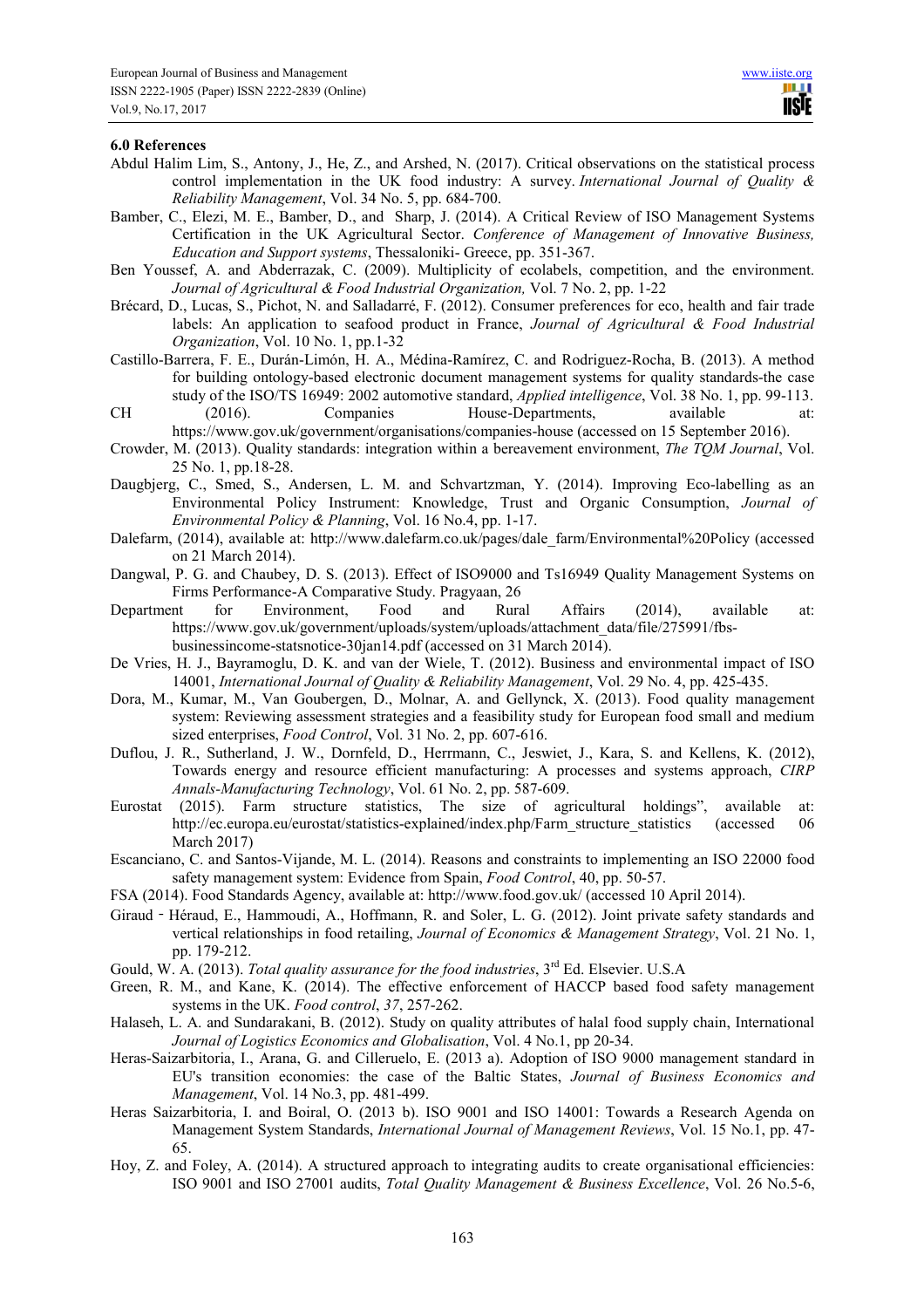pp. 1-13.

- Hu, W., Batte, M. T., Woods, T. and Ernst, S. (2012). Consumer preferences for local production and other value-added label claims for a processed food product, *European Review of Agricultural Economics*, Vol. 39 No.3, pp. 489-510.
- Hudson, J. and Orviska, M. (2013). Firms' adoption of international standards: One size fits all?, Journal *of Policy Modeling*, Vol. 35 No.2, pp. 289-306.
- ISO (2014). An Executive Bulletin: The ISO Survey of Management System Standard Certifications: 2014, available at: http://www.iso.org/iso/home/news\_index/news\_archive/news.htm? (accessed on 12 September 2016).
- ISO (2016). ISO 45001 Occupational health and safety, available at: http://www.iso.org/iso/home/standards/management-standards/iso45001.htm (accessed 09 May 2016).
- Kafel, P. (2013). Food quality products in EU countries, 7<sup>th</sup> International Quality Conference, Cracow *University of Economics, Cracow, Poland, Center for Quality, Faculty of Engineering, University of Kragujevac,* pp. 273-278.
- Kantar Worldpanel (2014). The GB Milk Market, available at: http://www.kantarworldpanel.com/ (accessed 10 April 2014).
- Karaman, A. D., Cobanoglu, F., Tunalioglu, R. and Ova, G. (2012). Barriers and benefits of the implementation of food safety management systems among the Turkish dairy industry: A case study, *Food Control*, Vol.25 No.2, pp. 732-739.
- Lam, S.Y., Lee, V.H., Ooi, K.B. and Phusavat, K. (2012). A structural equation model of TQM, market orientation and service quality: evidence from a developing nation, *Managing Service Quality*, Vol.22 No.3, pp. 281-309.
- Lawley, R., Curtis, L. and Davis, J. (2012). The food safety hazard guidebook, *Royal Society of Chemistry*.
- Leppala, J., Kauranen, I. and Rautiainen, R. (2013). Effectiveness of occupational health service programmes in farmers' safety and security risk management, *International Journal of Agricultural Management*, Vol.2 No.3, pp. 130-140.
- Lee, J., Gereffi, G. and Beauvais, J. (2012). Global value chains and agrifood standards: Challenges and possibilities for smallholders in developing countries. *Proceedings of the National Academy of Sciences*, Vol.109 No.31, pp. 12326-12331.
- Lloyd's Register Quality Assurance (2014). Quality Management Systems, available at: http://www.lrqa.co.uk/ (accessed on 25 March 2014).
- Marimon, F., Llach, J. and Bernardo, M. (2011). Comparative analysis of diffusion of the ISO 14001 standard by sector of activity, *Journal of Cleaner Production*, Vol.19 No.15, pp. 1734-1744.
- Madsen, C. B., Hattersley, S., Allen, K. J., Beyer, K., Chan,C. H., Godefroy, S. B. and Crevel R. V. (2012). Can we define a tolerable level of risk in food allergy? Report from a EuroPrevall/UK Food Standards Agency workshop, *Clinical & Experimental Allergy*, Vol.42 No.1, pp. 30-37.
- Mc Caffery, F., Casey, V., Sivakumar, M. S., Coleman, G., Donnelly, P. and Burton, J. (2012). *Medical Device Software Traceability in Software and Systems Traceability,* pp. 321-339. Springer London.
- McMahon, J., and Desta, M. G. (2012). *Research Handbook on the WTO Agriculture Agreement: New and Emerging Issues in International Agricultural Trade Law*. Edward Elgar Publishing
- Nerbrink, O. and Mitchell, J. P. (2012). Comparison of ISO Standards for Device Performance; 20072 and 27427: A Critical Appraisal, *Journal of aerosol medicine and pulmonary drug delivery*, Vol. 25 No. 4, pp. 209-216.
- NFU (2016). The Economy, available at: http://www.nfuonline.com (accessed on 02 September 2016).
- Prajogo, D., Tang, A. K. and Lai, K. H. (2012). Do firms get what they want from ISO 14001 adoption?: an Australian perspective, *Journal of Cleaner Production*, 33, pp. 117-126.
- Psomas, E., Kafetzopoulos, D. and Fotopoulos, C. (2013). Developing and validating a measurement instrument of ISO 9001 effectiveness in food manufacturing SMEs, *Journal of Manufacturing Technology Management*, Vol. 24 No. 1, pp. 52-77.
- Santos, G., Barros, S., Mendes, F. and Lopes, N. (2013). The main benefits associated with health and safety management systems certification in Portuguese small and medium enterprises post quality management system certification, *Safety science*, Vol. 51 No. 1, pp. 29-36.
- Sampaio, P., Saraiva, P. and Domingues, P. (2012). Management systems: integration or addition?, *International Journal of Quality & Reliability Management*, Vol. 29 No. 4, pp. 402-424.
- SFQC (2014). Providing independent Assurance for the food and farming sectors, available at: http://www.sfqc.co.uk/about-sfqc/accreditation (accessed on 20 March 2014).
- Sharma, D. N. and Dash, P. K. (2012). Effectiveness of ISO 27001, As an Information Security Management System: An Analytical Study of Financial Aspects, *Far East Journal of Psychology and Business*, Vol. 9 No. 5, pp. 57-71.